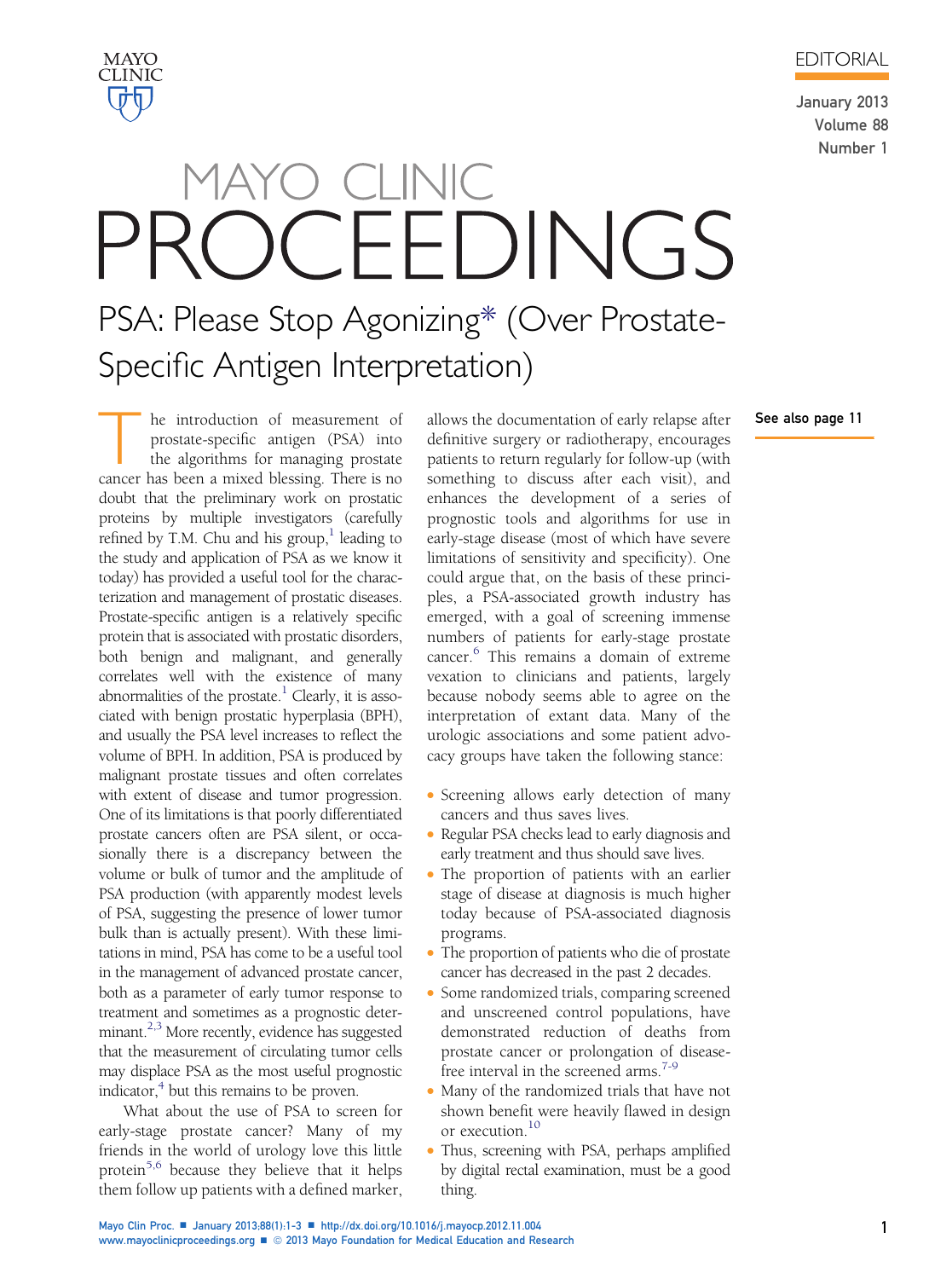The contrasting view, perhaps espoused most visibly by the US Preventive Services Task Force (USPSTF), $^{11}$  $^{11}$  $^{11}$  is as follows:

- There is no randomized clinical trial that has reported overall lives being saved by PSA or equivalent screening programs.<sup>[7-10](#page-2-0)</sup>
- Some of the published randomized trials have actually reported a deficit in survival among some of the screened populations (eg, older-aged cohorts). $10$
- Most published data have not found a real population benefit from current prostate screening algorithms.
- As a result, the USPSTF has recommended against routine prostate screening strategies that are based on the currently available  $tools.$ <sup>[11](#page-2-0)</sup>

Predictably this has led to confusion and an outcry from the first lobby group, with the expressed concern that lives will be lost because of this stance.<sup>[12](#page-2-0)</sup> As I see it, the following important points apply:

- Prostate cancer is a remarkably heterogeneous disease, and there clearly is a subtype that will coexist in elderly men for many years, which poses no threat to their longevity or lifestyles unless disrupted by the consequences of aggressive postscreening treatment algorithms.
- We need to educate men about the existence of prostate cancer, its symptoms and presentations, the availability of treatment, and key facts relating to the debate about screening.
- We should be educating some of our clinical colleagues about the difference between population-based PSA screening and the use of PSA in assisting in the diagnosis and management of a male with urinary tract symptoms.
- In tumors for which screening is of unequivocally proven benefit (eg, mammography for breast cancer and colonoscopy for colon cancer), there is a stage shift at presentation, an increment in disease-specific survival, and, most importantly, a significant and clinically relevant increment in overall survival; this has never been shown in the randomized trials of prostate screening, despite lengthy follow-up.
- Cancer-specific death rates, in isolation, do not provide sufficient benefit to support

routine population-based screening because they may well mask an increment of morbidity or mortality in other areas (eg, the consequences of hormonal manipulation or the complications of surgery).

- The absolute numbers of deaths from prostate cancer each year in the United States, since the introduction of widespread prostate screening, has not decreased as notably as implied by much of the rhetoric in support of this program $-25,943$  deaths from prostate cancer in  $1989^{13}$  $1989^{13}$  $1989^{13}$  and  $28,170$ deaths from prostate cancer in  $2011^{14}$ ; what has changed rapidly is the denominator of cases, implying the discovery of a large reservoir of incidental cases.
- The USPSTF made its decision on the basis of studies that did not address, in any meaningful way, African Americans or men with family histories of prostate cancer; if they had ab initio formally addressed the professional organizations that provide care to this population of patients, they might have framed their recommendations more accurately; responsible clinicians need to be particularly careful in framing their discussions on screening for these 2 groups.

So what of the interesting article in this issue of Mayo Clinic Proceedings<sup>[15](#page-2-0)</sup> by Loprinzi and Kohli? They have had the enterprising thought of reviewing the results of the National Health and Nutrition Examination Survey to correlate physical activity and PSA measurement as a potential surrogate to demonstrate a link between the lifestyle of the couch potato and the genesis of prostate cancer. As presented, the data are compelling and may well indicate an accurate linkage between inactivity and the genesis of prostate cancer. There is an emerging body of literature to support links between obesity and cancer. This study could provide further mechanistic support for this concept.

However, important caveats should also be considered, including the potential for case selection bias (especially because this study reflects less than 20% of the patients participating in the National Health and Nutrition Examination Survey) and the important consideration that elevated PSA may simply indicate the presence of larger than normal amounts of some type of prostate tissue (including BPH) and not purely restricted to